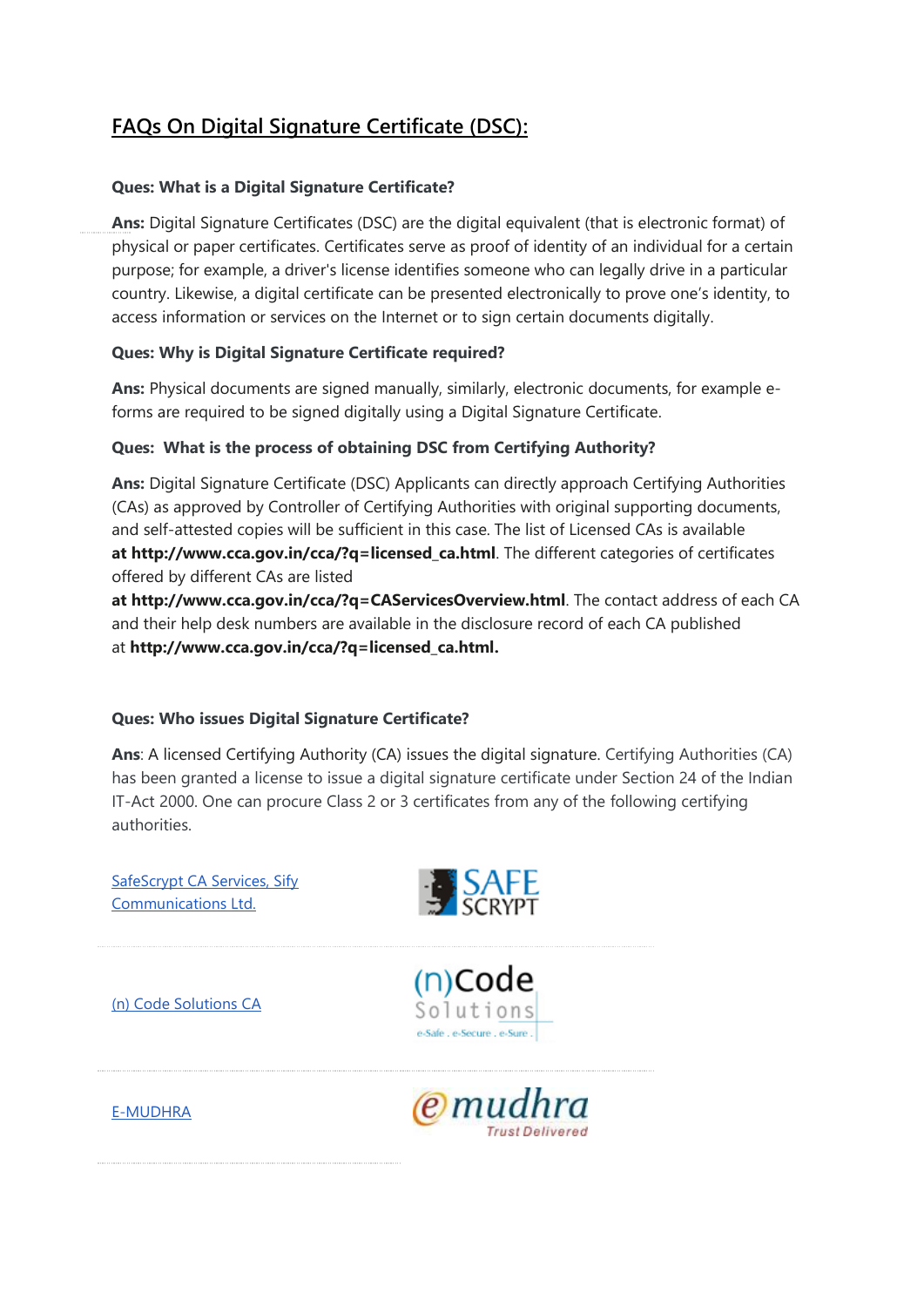[Disclosure Records of Verasys CA](http://www.cca.gov.in/cca/?q=VerasysCA.html)





**Ques: What are the different types of Digital Signature Certificate valid for SaralSanchar Portal?**

**Ans:** The different types of Digital Signature Certificates are:

Class 2: Here, the identity of a person is verified against a trusted, pre-verified database.